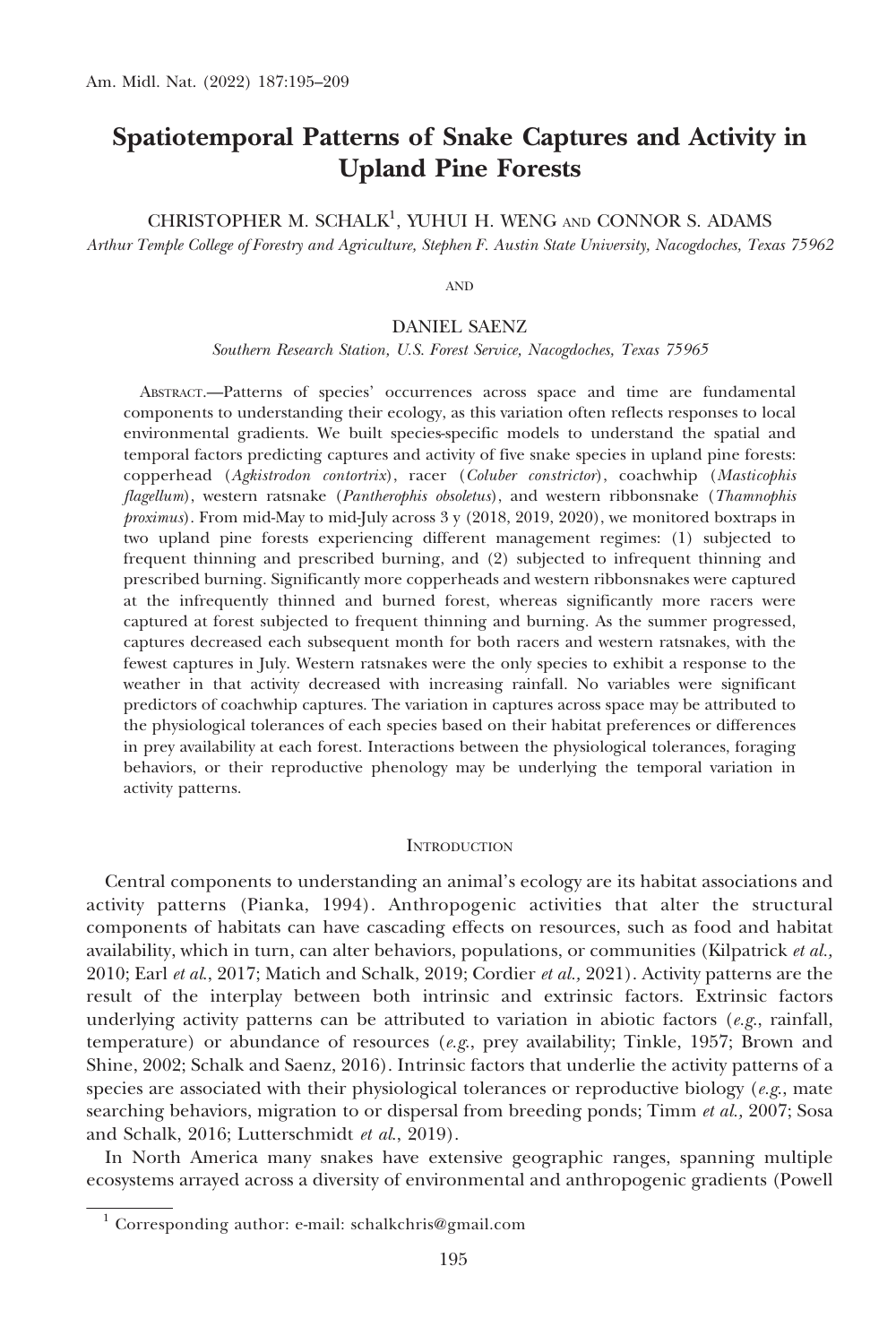et al., 2016). These widespread species can exhibit adaptive responses across these landscapes resulting in intraspecific variation in their ecology and physiology (Dix, 1968; Smith et al., 2009; Weatherhead et al., 2012). Variation in occurrence of these wide-ranging species across space is strongly correlated to the landscape cover or the land-use practices that alter the resource abundance used by these species as well as affect the strength of interspecific interactions between co-occurring species (Steen et al., 2012; Steen et al., 2014; Doherty et al., 2020; Cordier et al., 2021). The seasonal patterns of snake activity in temperate zones are well documented (Gibbons and Semlitsch, 1987). Short-term activity patterns of snakes are more variable due to interspecific variation in the natural histories, but are often correlated with abiotic factors (Eskew and Todd, 2017). However, snakes possess several attributes, including extended periods of inactivity and their inconspicuous nature, that make assessments of their ecology particularly challenging (Parker and Plummer, 1987; Steen, 2010; Durso et al., 2011).

In the southern United States, pine forests are managed for a variety of ecosystem services  $(e.g.,$  carbon sequestration, timber production, support of biodiversity; Fox et al., 2007; Mori et al., 2017). Management practices (e.g., prescribed fire, mechanical operations) can alter structure and successional trajectories of forests, which can have cascading effects on resource availability. For example, reintroduction of fire to disturbance dependent ecosystems can alter the diversity and biomass of vegetative communities, subsequently habitat availability as well as prey assemblages (Bowman and Legge, 2016; Adams, 2021). Frequent fires also help maintain open canopies providing thermoregulatory opportunities for ectotherms, such as snakes (Howze and Smith, 2021). Given the sensitivity of reptiles to changes in land-use and the geographic variation in their life histories (Smith et al., 2009, Cordier et al., 2021), efforts that utilize a comparative approach to analyze spatiotemporal patterns of captures and activity can help develop current population estimates while also helping predict future population trends.

We quantified the spatial and temporal factors correlated with activity and captures of snakes in two upland pine forests subjected to different forest management regimes across three summers (May–June/July; corresponding to the season of peak snake annual activity). We focused on five species that were commonly encountered in our trapping efforts (copperhead [Agkistrodon contortrix], racer [Coluber constrictor], coachwhip [Masticophis flagellum], western ratsnake [Pantherophis obsoletus], and western ribbonsnake [Thamnophis proximus]). We explored species-specific models to determine if interspecific patterns in captures (our measure of snake activity) could be explained by spatiotemporal predictors. Given their secretive nature, emerging threats, and their global risk of decline (Reading et  $al$ , 2010; Lorch et  $al$ , 2016), it is critical to determine the similarities and differences between these species to not only further refine our understanding on their ecologies, but also to inform and develop predictions as to how these species may respond to environmental changes.

## **METHODS**

# STUDY AREA

Snakes were trapped as part of a larger effort exploring the structure and function of snake assemblages at two forests under different forest management regimes in the West Gulf Coastal Plain of east Texas (see Adams, 2021 for more details). South Boggy Slough Conservation Area (SBSCA;  $31^{\circ}17'45''N$ ,  $94^{\circ}55'37''W$ ) is owned and operated by the T.L.L. Temple Foundation and is subjected to frequent prescribed burns (1–3 y fire intervals) as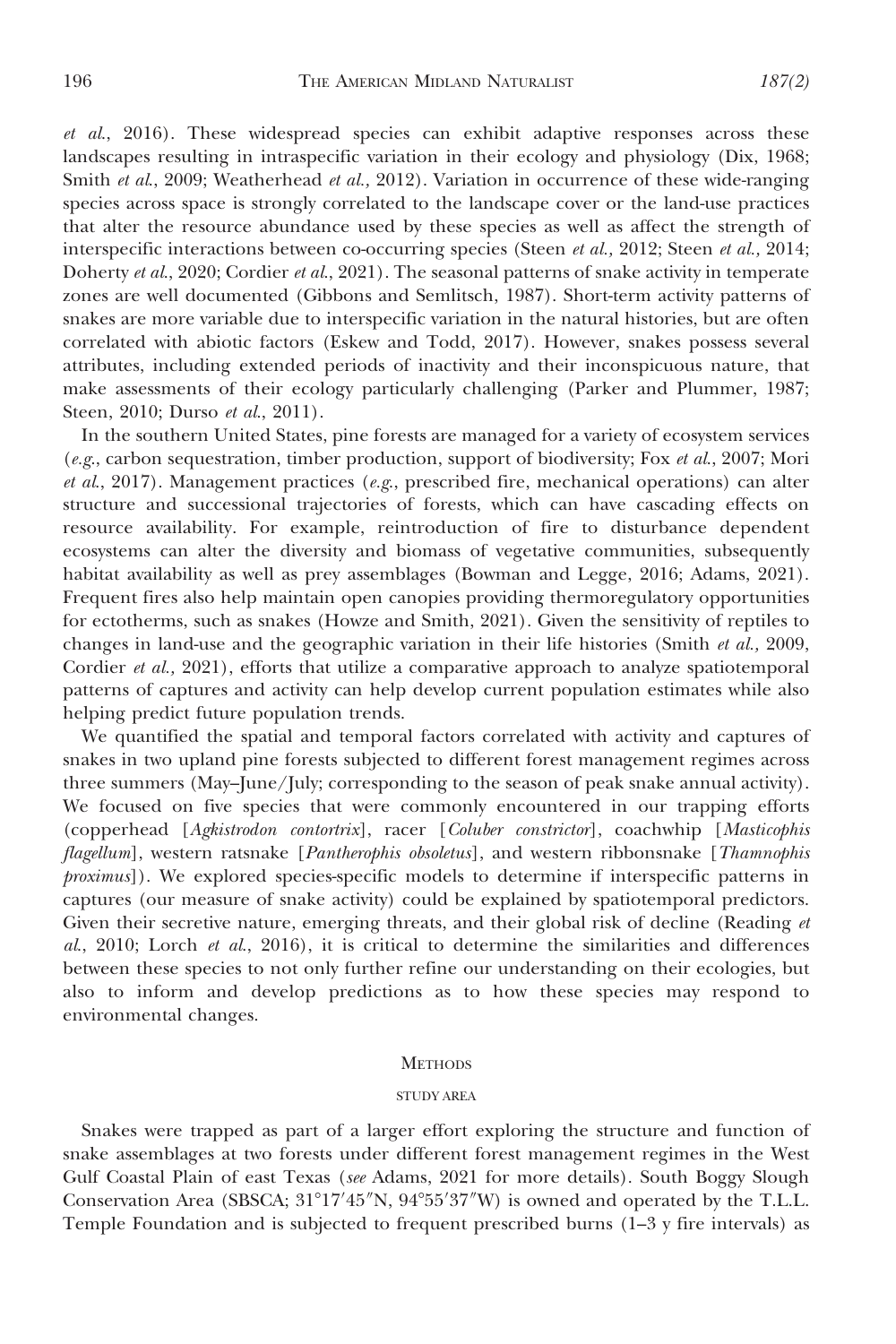

FIG. 1.—Location of the study sites in east Texas, U.S.A. Each site is subjected to different forest management regimes where South Boggy Slough Conservation Area has shorter burn return fire intervals and thinning operations while the Stephen F. Austin Experimental Forest has longer intervals between prescribed fires and thinning operations

well as thinning and regeneration harvest (R. Sanders, pers. comm.; Fig. 1). The resulting habitat has an understory with high herbaceous cover, primarily grasses, sedges, and forbs, and a low basal area, predominately comprised of shortleaf pine (Pinus echinata) with southern red oak (Quercus falcata) interspersed infrequently throughout the area (Adams, 2021). The Stephen F. Austin Experimental Forest (SFAEF; 31°30′11″N, 94°46′16″W) is owned and operated by the U.S. Forest Service and is subjected to burn intervals every 5–8 y and very few harvesting operations within the last 50 y (D. Saenz, unpubl. data). The resulting habitat has a high basal area with a closed canopy comprised of a mix of P. echinata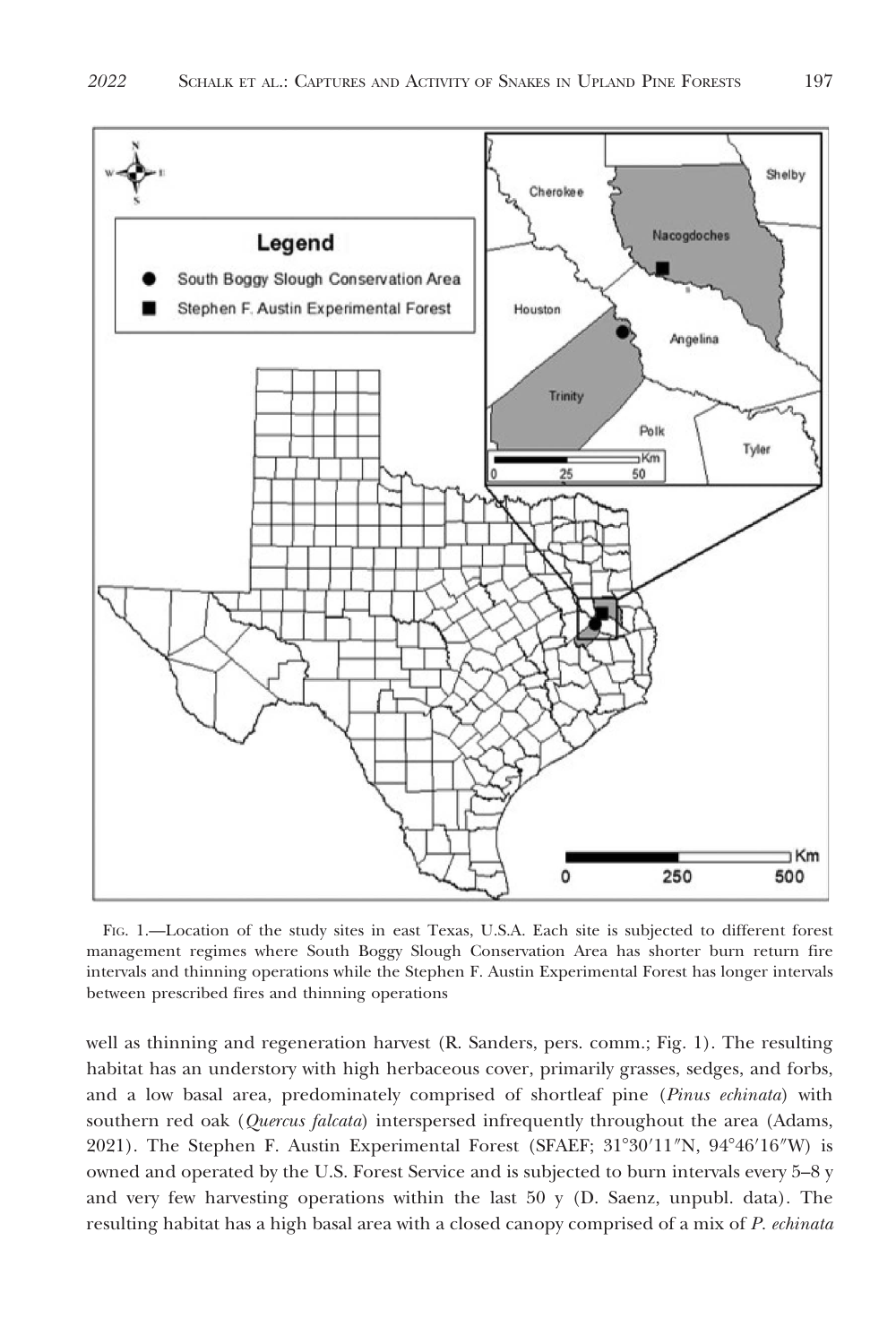| Site         | Year | Site         | Traps opened | Traps closed | # Trap days |
|--------------|------|--------------|--------------|--------------|-------------|
| <b>SBSCA</b> | 2018 | <b>SBSCA</b> | 28 May 2018  | 20 July 2018 | 370         |
|              | 2019 | <b>SBSCA</b> | 27 May 2019  | 17 July 2019 | 380         |
|              | 2020 | <b>SBSCA</b> | 11 May 2020  | 26 June 2020 | 380         |
| <b>SFAEF</b> | 2019 | <b>SFAEF</b> | 19 May 2019  | 17 July 2019 | 350         |
|              | 2020 | <b>SFAEF</b> | 11 May 2020  | 26 June 2020 | 350         |

TABLE 1.—Trapping period and effort for boxtraps deployed at South Boggy Slough Conservation Area (SBSCA) and the Stephen F. Austin Experimental Forest (SFAEF)

and loblolly pine (Pinus taeda) with a higher abundance of red oak species (Quercus sect. lobatae). Compared to SBSCA, the midstory and understory at SFAEF are much denser and predominately comprised of American sweetgum (Liquidamber styraciflua) and American beautyberry (Callicarpa americana; Adams, 2021).

## SNAKE TRAPPING

Boxtraps ( $n = 10$  per forest management type; 20 box traps total; Burgdorf *et al.*, 2005) were installed at least  $450$  m apart from one another in each forest type (*i.e.*, site). Each boxtrap array consisted of four hardware cloth drift fences (length =  $15$  m; mesh size =  $6.4$ mm) and four pitfall traps (18.9 L) at the end of each drift fence. We opened traps in summer months (May, June, July) that coincide with peak activity of terrestrial snake species in this region (J. Pierce, unpubl.; Table 1). At SBSCA traps were monitored across 2018, 2019, and 2020 snake activity seasons (Table 1). At the SFAEF traps were monitored across 2019 and 2020 (Table 1). Traps were checked daily between the hours of 0730h and 1130h and closed when daily checks were not feasible. Prior survey efforts in this region suggest that snakes may exhibit trap avoidance over time (J. Pierce, unpubl. data), therefore to minimize trap avoidance and maximize capture success, we moved each box trap at least 100 m from its location in the previous summer. Snakes were processed in the lab where they were marked using medical cautery units (Winne et al. 2006) and released the following day.

# WEATHER DATA

To explore the relationships between weather patterns and snake activity, we collected abiotic variables from local weather stations to include in our models. Three abiotic variables were included: (1) maximum daily temperature (C), (2) minimum daily temperature (C), and (3) daily rainfall (mm). The SBSCA site was midway between two weather stations located at the Angelina County airport (31°14′9″N, -94°45′15″W; approximately 18 km away) and the U.S. Forest Service RAWS weather station in Ratcliff, TX (31°23′42″N, 95°8′9″W; approximately 22 km away). Average minimum and maximum temperatures within the study periods were similar between these two weather stations used for the SBSCA weather data. However, the Ratcliff, TX site was wetter during the trapping period across all 3 y (both in terms of average daily precipitation and total precipitation); therefore, we averaged the weather data between these two weather stations to use in our analyses of snake activity at SBSCA. Weather data for the SFAEF was obtained from a single weather station in Nacogdoches, TX (31°36′58″N, 94°38′34″W; approximately 17 km away).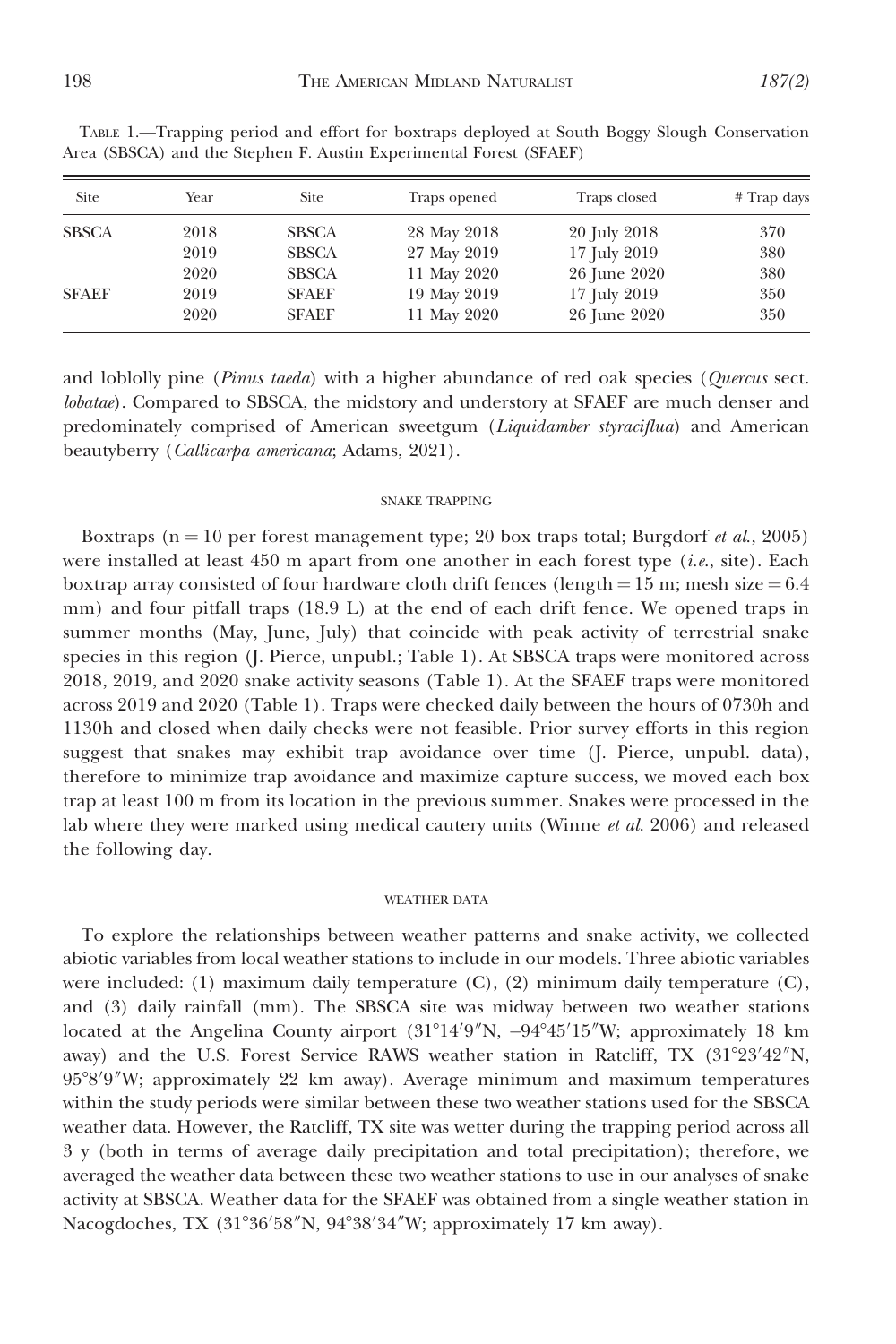| Site         | Year | Copperhead |    | Racer Coachwhip | Western ratsnake | Western ribbonsnake | Total |
|--------------|------|------------|----|-----------------|------------------|---------------------|-------|
| <b>SBSCA</b> | 2018 | 20         | 12 |                 | 10               | 12                  | 61    |
|              | 2019 | 13         | 19 |                 | 12               |                     | 57    |
|              | 2020 | 10         | 23 |                 | 12               | 13                  | 62    |
| <b>SFAEF</b> | 2019 | 45         | h  |                 | 13               | 21                  | 86    |
|              | 2020 | 39         |    |                 |                  | 26                  | 82    |
| Total        |      | 127        | 66 | 20              | 55               | 80                  |       |

TABLE 2.—Captures of five snake species (copperhead [A. contortrix], racer [C. constrictor], coachwhip [M. flagellum], western ratsnake [P. obsoletus], and western ribbonsnake [T. proximus]) in boxtraps at South Boggy Slough Conservation Area (SBSCA) and the Stephen F. Austin Experimental Forest (SFAEF) across three summer seasons. No boxtraps were deployed in 2018 at the SFAEF. Recaptured individuals are pooled within these values (see methods for details)

#### DATA ANALYSIS

Data were first analyzed by daily captures, but failed due to too many zeros. Data were then organized by total weekly (within month and year) captures of each snake species. The response variable, y, is total weekly captures of each snake species, and, therefore, is assumed to follow a Poisson distribution. Thus, data were analyzed using the following log-linear model:

$$
y_{ijkl} = \mu + SITE_i + YEAR_j + MONTH_k + MAXTEMP_{ijk} + MINTEMP_{ijk} + PRECIP_{ijk} + \varepsilon_{ijkl},
$$

where  $y_{ijkl}$  is the log scale of the count of copperheads, racers, coachwhips, western ratsnakes, or western ribbonsnakes, respectively, of the i<sup>th</sup> site, j<sup>th</sup> year, k<sup>th</sup> month and l<sup>th</sup> replicate (week). SITE<sub>i</sub>, YEAR<sub>i</sub>, and MONTH<sub>k</sub> were the effects of the i<sup>th</sup> site, j<sup>th</sup> year, and the k<sup>th</sup> month, respectively. MAXTEMP, MINTEMP, and PRECIP were the weekly averages of the maximum daily temperature, minimum daily temperature and daily precipitation, respectively. We did not include all interactions in the model, given our preliminary analyses suggested that they were not significant. Data were analyzed using SAS Proc Genmod procedure (Stokes *et al.*, 2000). Preliminary analyses found that there is enough data to justify the number of parameters in each model, but over-dispersion was an issue for all response variables; therefore, we used a negative binomial distribution, which has the same mean structure as Poisson regression, but paired with an extra parameter to model overdispersion. We used the ''ilink'' option (for inverse link) to obtain the predicted count in addition to the linear predictions. Across all years and trapping periods, three individuals of the focal species were recaptured at SBSCA (one copperhead, one racer, and one coachwhip) and two individuals of the focal species were recaptured at SFAEF (one western ratsnake and one western ribbonsnake). These recaptures were included in our analyses. Finally, to visualize snake activity patterns across each forest and year, we created presence/ absence plots of daily captures during each trapping period.

## **RESULTS**

We captured a total of 343 unique individuals (plus five recaptures) of the five focal snake species across 1830 trap days (Table 2). Copperheads had the broadest activity window with at least one capture on 77 d across all sites and years, whereas coachwhips had the narrowest window and were only captured on 16 d across all sites and years (Fig. 2). We observed no inter-annual variation in captures or activity among species (Tables 2, 3). We captured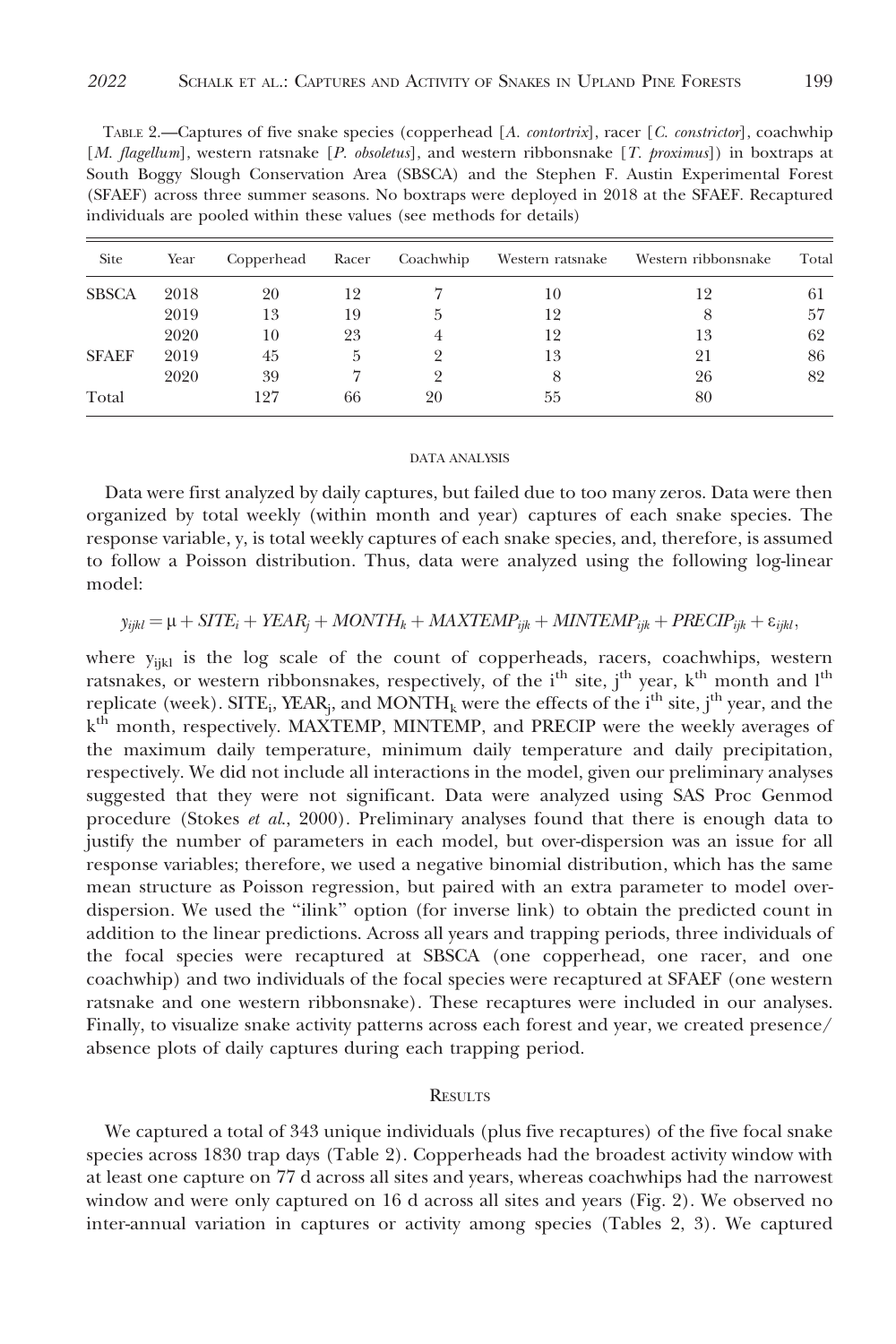TABLE 3.—Parameter estimates of weekly captures of five snake species from upland pine forests at South Boggy Slough Conservation Area (SBSCA) and the Stephen F. Austin Experimental Forest (SFAEF). Significant relationships are depicted in bold

|                                 | Parameter estimates |          |           |    |           |          |  |
|---------------------------------|---------------------|----------|-----------|----|-----------|----------|--|
| Species and effect              | Variable            | Estimate | <b>SE</b> | df | $t$ value | Pr >  t  |  |
| Copperhead (A. contortrix)      | Intercept           | $-0.49$  | 2.05      | 29 | $-0.24$   | 0.81     |  |
| Site                            | <b>SBSCA</b>        | $-1.45$  | 0.26      | 29 | $-5.5$    | $0.01$   |  |
|                                 | <b>SFAEF</b>        | 0.00     |           |    |           |          |  |
| Year                            | 2018                | 0.24     | 0.43      | 29 | 0.56      | 0.58     |  |
|                                 | 2019                | 0.03     | 0.29      | 29 | 0.11      | 0.91     |  |
|                                 | 2020                | 0.00     |           |    |           |          |  |
| Month                           | May                 | 0.00     |           |    |           |          |  |
|                                 | June                | 0.05     | 0.27      | 29 | 0.18      | 0.86     |  |
|                                 | July                | 0.18     | 0.37      | 29 | 0.48      | 0.64     |  |
|                                 | Max. temp.          | 0.08     | 0.08      | 29 | 1.05      | 0.30     |  |
|                                 | Min. temp.          | $-0.02$  | 0.08      | 29 | $-0.19$   | 0.85     |  |
|                                 | Precipitation       | $-0.04$  | 0.03      | 29 | $-1.12$   | 0.27     |  |
| Racer (C. constrictor)          | Intercept           | $-3.21$  | 2.71      | 29 | $-1.18$   | 0.25     |  |
| Site                            | <b>SBSCA</b>        | 1.12     | 0.33      | 29 | 3.4       | $0.01$   |  |
|                                 | <b>SFAEF</b>        | 0.00     |           |    |           |          |  |
| Year                            | 2018                | $-0.80$  | 0.46      | 29 | $-1.75$   | 0.09     |  |
|                                 | 2019                | 0.17     | 0.33      | 29 | 0.52      | 0.6      |  |
|                                 | 2020                | 0.00     |           |    |           |          |  |
| Month                           | May                 | 0.00     |           |    |           |          |  |
|                                 | June                | $-0.24$  | 0.30      | 29 | $-0.8$    | 0.43     |  |
|                                 | July                | $-2.28$  | 0.68      | 29 | $-3.37$   | $<$ 0.01 |  |
|                                 | Max. temp.          | 0.11     | 0.11      | 29 | 1.01      | 0.32     |  |
|                                 | Min. temp.          | 0.01     | 0.11      | 29 | 0.07      | 0.94     |  |
|                                 | Precipitation       | $-0.07$  | 0.05      | 29 | $-1.38$   | 0.18     |  |
| Coachwhip (M. flagellum)        | Intercept           | $-0.23$  | 4.86      | 29 | $-0.05$   | 0.96     |  |
| Site                            | SBSCA               | 0.58     | 0.61      | 29 | 0.95      | 0.35     |  |
|                                 | <b>SFAEF</b>        | 0.00     |           |    |           |          |  |
| Year                            | 2018                | 0.92     | 0.87      | 29 | 1.06      | 0.30     |  |
|                                 | 2019                | 0.55     | 0.67      | 29 | 0.82      | 0.42     |  |
|                                 | 2020                | 0.00     |           |    |           |          |  |
| Month                           | May                 | 0.00     |           |    |           |          |  |
|                                 | June                | 0.22     | 0.60      | 29 | 0.37      | 0.71     |  |
|                                 | July                | $-1.12$  | 1.03      | 29 | $-1.1$    | 0.28     |  |
|                                 | Max. temp.          | 0.03     | 0.18      | 29 | 0.18      | 0.86     |  |
|                                 | Min. temp.          | $-0.11$  | 0.20      | 29 | $-0.53$   | 0.60     |  |
|                                 | Precipitation       | $-0.07$  | 0.09      | 29 | $-0.74$   | 0.47     |  |
| Western ratsnake (P. obsoletus) | Intercept           | 1.97     | 2.85      | 29 | 0.69      | 0.50     |  |
| Site                            | <b>SBSCA</b>        | 0.11     | 0.30      | 29 | 0.38      | 0.71     |  |
|                                 | <b>SFAEF</b>        | 0.00     |           |    |           |          |  |
| Year                            | 2018                | $-0.05$  | 0.54      | 29 | $-0.09$   | 0.93     |  |
|                                 | 2019                | 0.52     | 0.37      | 29 | 1.39      | 0.18     |  |
|                                 | 2020                | 0.00     |           |    |           |          |  |
| Month                           | May                 | 0.00     |           |    |           |          |  |
|                                 | June                | $-0.42$  | 0.29      | 29 | $-1.44$   | 0.16     |  |
|                                 | July                | $-2.19$  | 0.59      | 29 | $-3.74$   | $0.01$   |  |
|                                 | Max. temp.          | $-0.17$  | 0.12      | 29 | $-1.41$   | 0.17     |  |
|                                 | Min. temp.          | 0.22     | 0.12      | 29 | 1.86      | 0.07     |  |
|                                 | Precipitation       | $-0.15$  | 0.06      | 29 | $-2.65$   | 0.01     |  |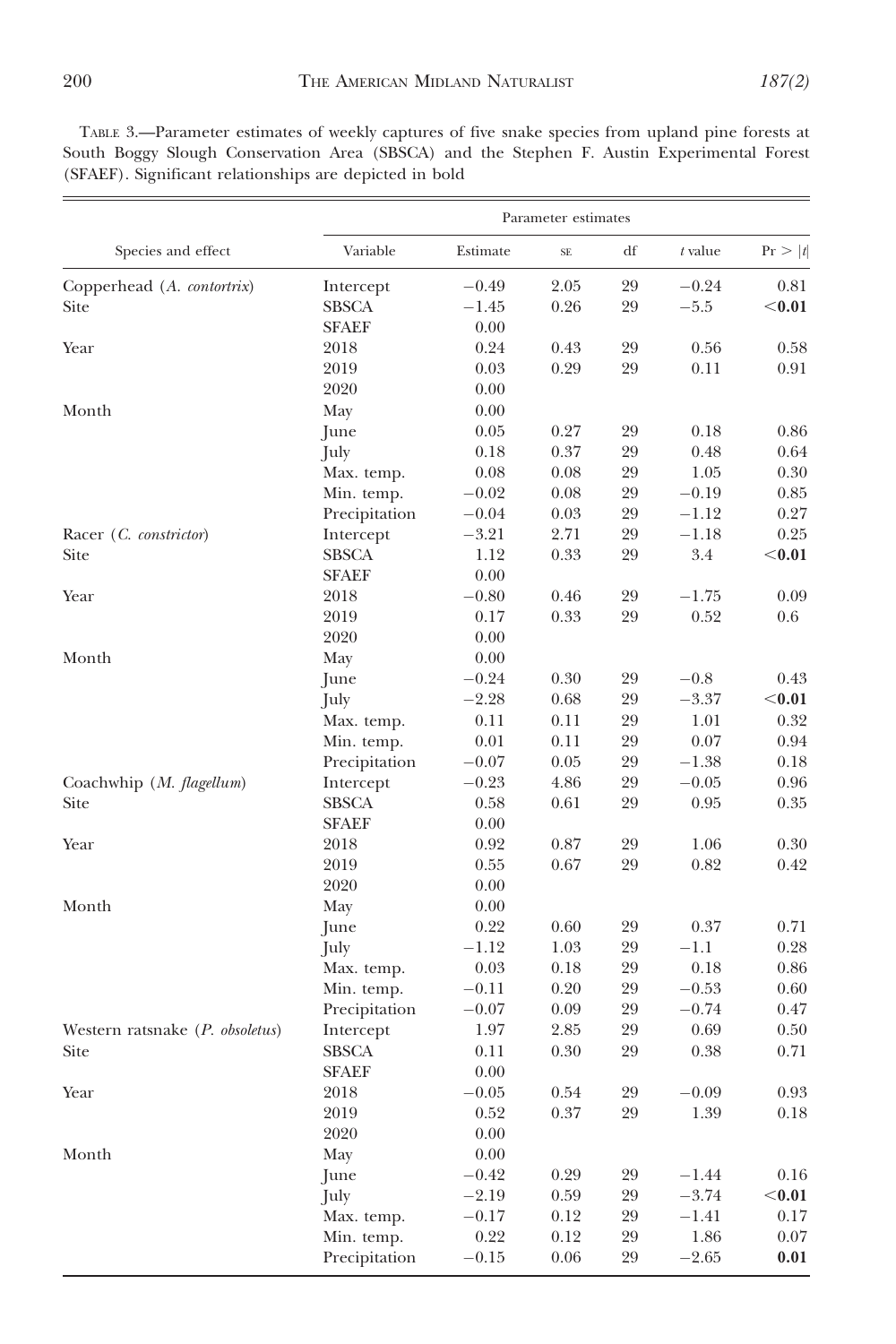|                                     | Parameter estimates |          |           |    |         |         |  |
|-------------------------------------|---------------------|----------|-----------|----|---------|---------|--|
| Species and effect                  | Variable            | Estimate | <b>SE</b> | df | t value | Pr >  t |  |
| Western ribbonsnake $(T.$ proximus) | Intercept           | 3.30     | 2.12      | 29 | 1.56    | 0.13    |  |
| <b>Site</b>                         | <b>SBSCA</b>        | $-0.97$  | 0.27      | 29 | $-3.55$ | $0.01$  |  |
|                                     | <b>SFAEF</b>        | 0.00     |           |    |         |         |  |
| Year                                | 2018                | 0.24     | 0.47      | 29 | 0.51    | 0.61    |  |
|                                     | 2019                | $-0.20$  | 0.32      | 29 | $-0.64$ | 0.52    |  |
|                                     | 2020                | 0.00     |           |    |         |         |  |
| Month                               | May                 | 0.00     |           |    |         |         |  |
|                                     | June                | $-0.32$  | 0.28      | 29 | $-1.16$ | 0.26    |  |
|                                     | July                | $-0.45$  | 0.40      | 29 | $-1.13$ | 0.27    |  |
|                                     | Max. temp.          | $-0.11$  | 0.09      | 29 | $-1.18$ | 0.25    |  |
|                                     | Min. temp.          | 0.08     | 0.09      | 29 | 0.95    | 0.35    |  |
|                                     | Precipitation       | $-0.04$  | 0.04      | 29 | $-0.93$ | 0.36    |  |

TABLE 3.—Continued

significantly more copperheads and ribbonsnakes at the SFAEF compared to SBSCA, and observed the opposite pattern for racers (Tables 2, 3). No site differences were observed for the other species (Table 3). Racers and western ratsnakes exhibited a significant difference in monthly activity patterns (Table 3). We captured significantly fewer racers and western ratsnakes in July, whereas coachwhips and ribbonsnakes exhibited a similar, but nonsignificant, trend (Table 3). Copperhead activity did not decline intra-annually (Table 3). Western ratsnake activity decreased with increasing rainfall and was the only species to exhibit a significant response to the weather (Table 3). None of the spatial, temporal, or abiotic factors was a significant predictor of coachwhip activity (Table 3).

#### **DISCUSSION**

Forest type was a strong predictor of snake captures in four of the five species in our study, possibly due to differences in vegetation structure, which could have had cascading effects on resource availability. Although trap properties can affect capture and retention of target taxa (Willson *et al.*, 2008; Luhring *et al.*, 2016), we used the same sampling technique and effort, making our sampling feasible to compare sites and years. Therefore, the observed patterns within our sampling period are likely due to their differences in their capture rate and activity across space and time. The high captures of four of the five target species (coachwhips being the exception) enabled us to develop models assessing the potential causes underlying their variation across space and time.

## SPATIAL VARIATION IN CAPTURES

Copperheads are geographically widespread generalists that utilize a variety of resources along both their dietary and habitat niche axes (Fitch, 1960; Gloyd and Conant, 1990; Ford et al., 1991; Lagesse and Ford, 1996; Schalk et al., 2018). At our study sites, forest management practices shifted the prey base as crickets, anurans, lizards, and spiders were more abundant at the SFAEF, whereas grasshoppers and small rodents were more abundant at SBSCA (Adams et al., 2022). Although the differences in prey quality (Weidler and Lutterschmidt, 2021; Willson and Hopkins, 2011) from these sites are unknown, all of the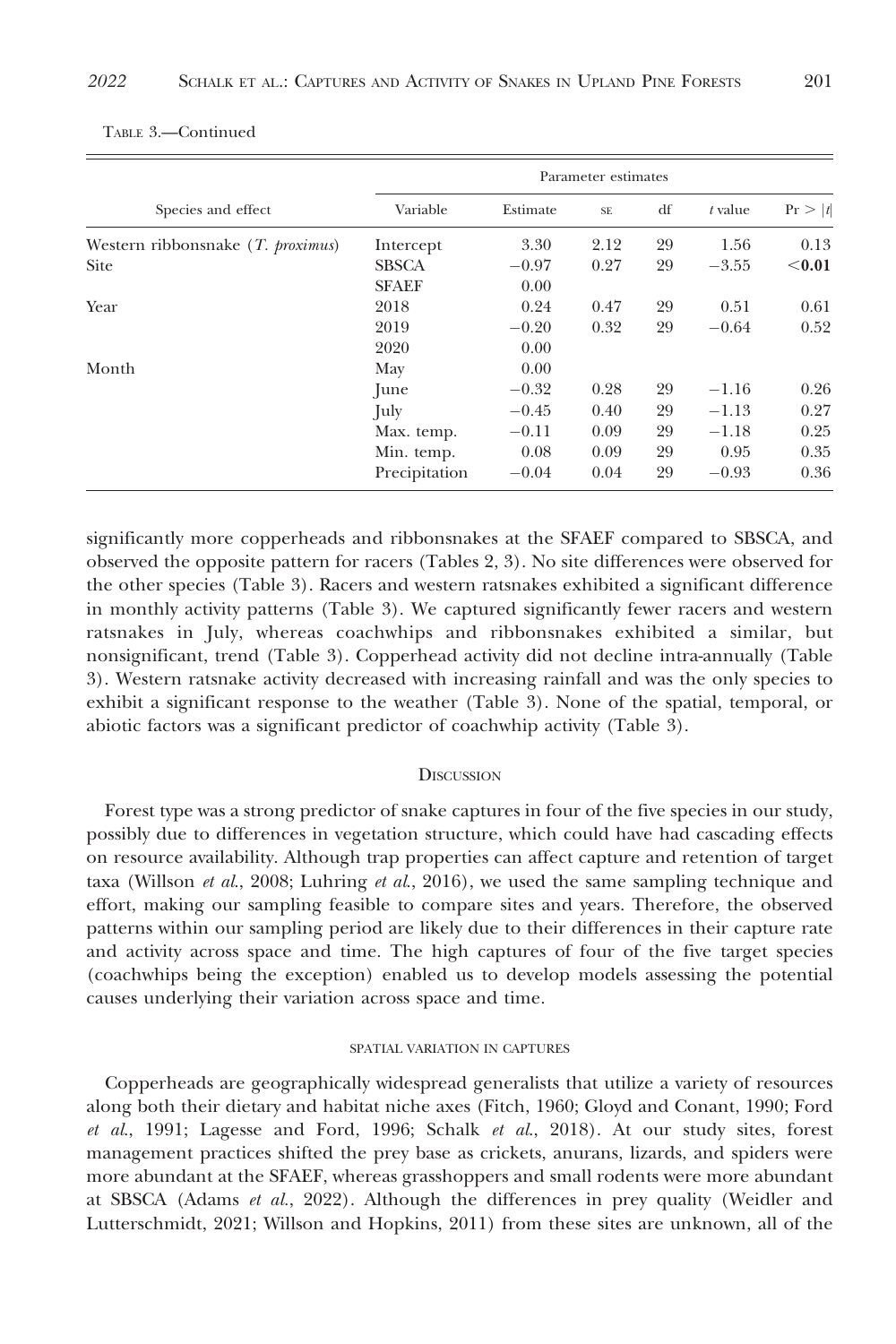

11-May 21-May 31-May 10-Jun 20-Jun 30-Jun 10-Jul  $20 -$ Jul

FIG. 2.—Daily snake captures for the five focal species vs. date at South Boggy Slough Conservation Area (SBSCA) and the Stephen F. Austin Experimental Forest (SFAEF) across three summer seasons. See Table 1 for details on trapping periods and effort

aforementioned taxa are preyed upon by copperheads (Fitch, 1960; Gloyd and Conant, 1990; Lagesse and Ford, 1996; Schalk et al., 2018). As a result, shifts in the prey base seem an unlikely mechanism driving the shifts in captures across these two sites. However, copperheads in the southern United States do exhibit a preference for habitats with greater canopy cover and leaf litter that create moister microhabitats (Fitch, 1960; Steen et al., 2012; Novak et al., 2020). SFAEF has greater leaf litter depth and canopy cover that is more homogenously distributed across the landscape, resulting in greater availability of preferred copperhead microhabitats (Adams, 2021). In managed forests, copperheads tend to prefer habitats with greater leaf litter depth and coarse woody debris (Sutton et al., 2017). If those microhabitats are unavailable due to prescribed burning, copperheads will use shrub thickets (Flaherty and Gienger, 2020). The frequent thinning and prescribed burning at SBSCA reduced the amount of leaf litter available and created more coarse woody debris, resulting in patches of suitable microhabitats intermittently distributed across the landscape (Adams  $et al., 2022$ ); thus, allowing copperheads to persist, despite the absence of their most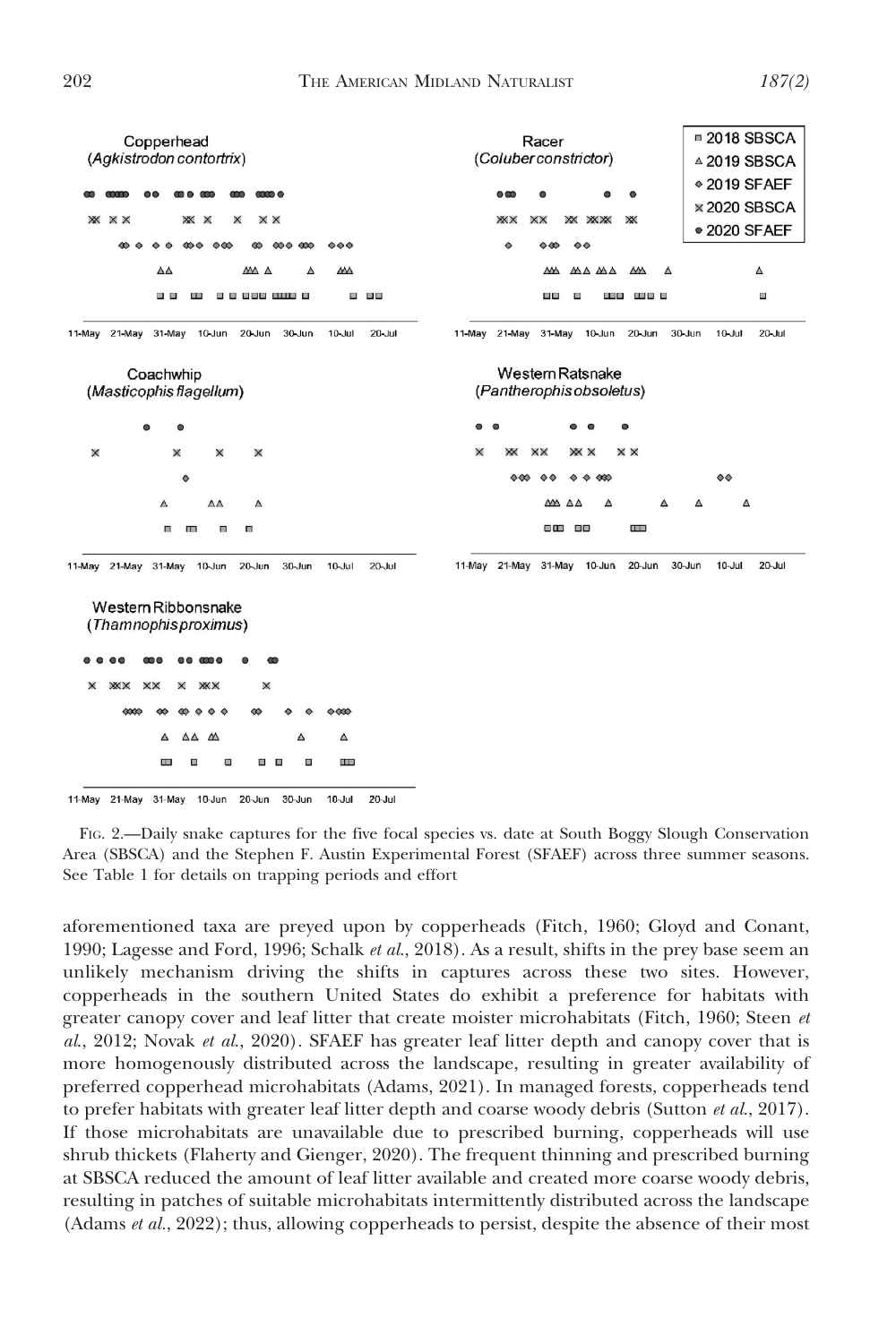preferred microhabitats, albeit perhaps at lower population densities. Even though coarse woody debris are thermally-stable and moist refugia that support suitable prey that can be utilized by copperheads (Whiles and Grubaugh, 1996), there is a greater availability of suitable microhabitats at the SFAEF, likely underlying the higher captures of copperheads when compared to the SBSCA.

Similar to copperheads, racers utilize multiple habitat types across their range (Fitch 1963 and references therein), but unlike copperheads, racers tend to use open or forest edge habitats rather than forest interiors (Plummer and Congdon, 1994; Carfagno and Weatherhead, 2006; Howley et al., 2016). Our results are consistent with these prior studies, as more racers were captured at SBSCA. In Kentucky, Howey et al. (2016) monitored racers in unburned and burned plots and captured nearly twice as many individuals in burned plots and found that radio tagged racers preferred more open habitats. The exclusion of fire resulted in higher canopy cover and leaf litter depth in the unburned plots, whereas tree density was lower and grass and forb cover were higher in the burned plots, altering thermoregulatory opportunities for snakes in these areas (Howley et al., 2016). These characteristics are also reflective of the habitat at SBSCA, which could result in a more optimal thermal landscape and increased thermoregulatory opportunities for racers at SBSCA compared to SFAEF. In addition to thermoregulatory opportunities, shifts in the prey base may be affecting racer capture rate across these two forests. The predominant prey species for racers are small vertebrates and larger insects  $(e.g., grasshoppers; Fitch, 1963;$ Shewchuk and Austin, 2001; Halstead et al., 2008), both of which were more abundant at SBSCA than the SFAEF (Adams et al., 2022). The higher availability of their preferred prey at SBSCA may increase their foraging success, resulting in more captures at SBSCA.

Western ribbonsnakes exhibit a high affinity for mesic habitats ( $e.g.,$  small pools, ditches; Tinkle, 1957; Clark, 1974). Small pools that form on surface soils are important to ribbonsnakes as these pools serve as breeding habitats for their amphibian prey as well as provide a physiological refuge from desiccation (Fitch, 1949; Clark, 1974; Hampton, 2008). The higher canopy cover and increased leaf litter and duff layers at the SFAEF (Adams, 2021) created wetter microhabitats that are more suitable to ribbonsnakes, likely driving their higher capture rate at this site. The thinning and burning practices at SBSCA reduced tree density and leaf litter on the landscapes, creating more xeric conditions that are less suitable for ribbonsnakes. In their comparison of snake diversity across three forest habitats in east Texas, Ford et al. (1991) captured no ribbonsnakes in the upland coniferous forest, whereas the majority of captured occurred in the lowland floodplain forest. Although we captured fewer ribbonsnakes at SBSCA compared to the SFAEF, they were still captured fairly frequently at SBSCA. Logging operations at SBSCA utilized skidders that form trails and compact soil, creating ephemeral pools utilized as breeding sites by amphibians (Cromer et al., 2002; DiMauro and Hunter, 2002; pers. obs.). Ribbonsnakes likely exploit these temporary pools for food and refuge, which could explain their presence in these upland pine forests.

We did not observe any significant spatial variation in captures of coachwhips or western ratsnakes across the two study sites. We would expect to capture more coachwhips at SBSCA, as they prefer more open habitats in east Texas where they can thermoregulate and forage efficiently (Johnson *et al.*, 2007). However, the small sample sizes and the statistical challenges of studying snakes are well known (Steen, 2010), and the low number of coachwhip captures is likely underlying the lack of any discernable patterns in captures across these two sites. In eastern Texas, western ratsnakes can utilize a variety of habitats (Ford et al., 1991), but are typically associated with more mesic habitats, such as bottomland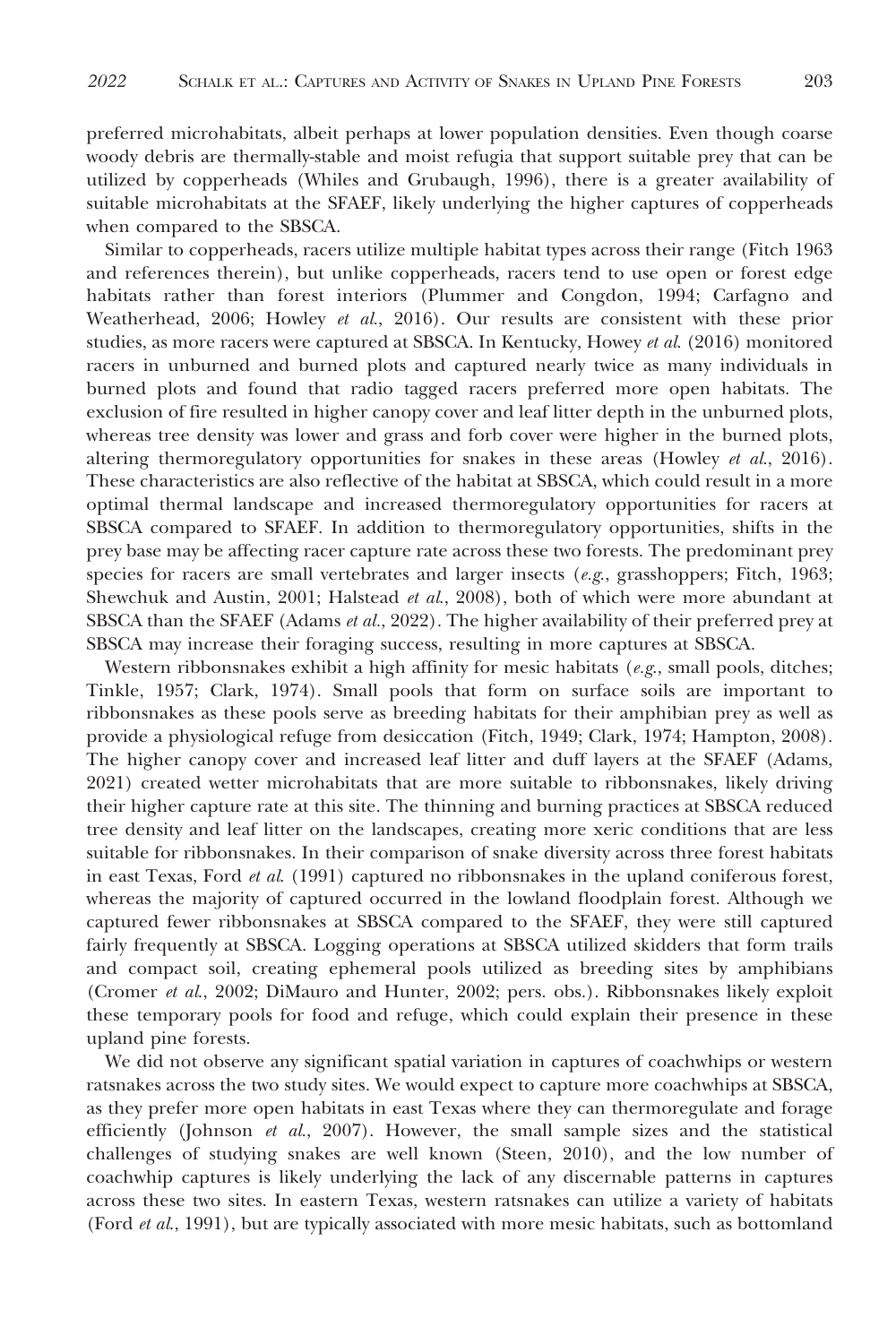hardwood forests (Pierce et al., 2008; Steen et al., 2012). Thus, the habitat conditions of these upland pine forests may not provide optimal habitat conditions preferred by this species. Both study sites have large tracts of bottomland hardwood forests, and expanded trapping efforts in this habitat may clarify our apparent lack of habitat effect observed in this study. Western ratsnakes do exhibit shifts in habitat use across time, which is primarily attributed to seasonal shifts in their thermoregulatory behavior, and prefer more open canopy sites in the early spring and summer, shifting to forest edges in later summer (George et al., 2017). The temporal scale in which we conducted our surveys precludes us from capturing snakes potentially undertaking these seasonal movements.

## TEMPORAL VARIATION IN CAPTURES AND ACTIVITY

As the summer progressed, snake activity declined and this pattern was significant for both racers and western ratsnakes. In this region of the United States (east Texas and western Louisiana), snake ecologists have long recognized the ''snake season'' as ranging from March through June (Fitch, 1949; J. Pierce, unpubl.). These higher activity levels coincide with emergence from hibernacula as well as mate searching behaviors, as males seek out females (Tinkle, 1957; Lutterschmidt et al., 2019). July coincides with the end of the breeding season for many of these species (Seigel and Ford, 1987), and the reduced activity may be attributed to the cessation of these mate searching behaviors.

On an annual scale, snake activity increases with increasing temperatures (Eskew and Todd, 2017), but the high daytime temperatures during July may exceed the species' thermal activity thresholds (Peterson et al., 1993; Gunderson and Leal, 2015), resulting in the decreased activity observed in the later summer months. In their study of activity patterns of western ratsnakes, George et al. (2015) observed a similar pattern in which snake activity was lowest mid-summer and peaked at 30 C. The 30 C threshold has been determined to be the preferred body temperature of western ratsnakes from Texas (Weatherhead et al., 2012). Ratsnakes are efficient thermoregulators (Weatherhead et al., 2012) and exhibit behavioral plasticity, becoming increasingly nocturnal in their foraging, if it coincides with their optimal temperature (DeGregorio  $et$  al., 2014). Our weekly average of temperatures may have been too coarse of a measure to detect any significant relationships, but maximum temperatures almost always exceeded 30 C during July, likely constraining western ratsnake activity at our study sites. Racers are much less plastic in their foraging behavior, and are obligate diurnal foragers (DeGregorio et  $al$ , 2014). At these sites, the high daytime temperatures in July likely created smaller foraging windows in which racers could be active. Copperheads, the only species to not follow this trend, tend to not thermoregulate as efficiently as other snakes (Harvey and Weatherhead, 2011; Weatherhead et al., 2012; Mueller and Gienger, 2019). Rather, copperheads undergo seasonal shifts in their thermal ecology and become increasingly nocturnal as the daytime temperature increases during summer (Sanders and Jacob, 1981). Although we only checked traps once per day, the continued captures late in the summer may be a result of copperheads seeking thermal refuge through their increasingly nocturnal behavior.

In the southeastern United States, increased precipitation can reduce activity for more terrestrial snakes as their prey do not increase in abundance or activity with increased rainfall (Eskew and Todd, 2017). During the period of our study, precipitation reduced the activity for western ratsnakes. Western ratsnakes have an increased propensity for climbing during summer months in this region (Pierce *et al.*, 2008), where they prey upon birds and mammals (Rudolph et al., 2009). Increased rainfall may reduce prey activity and reduce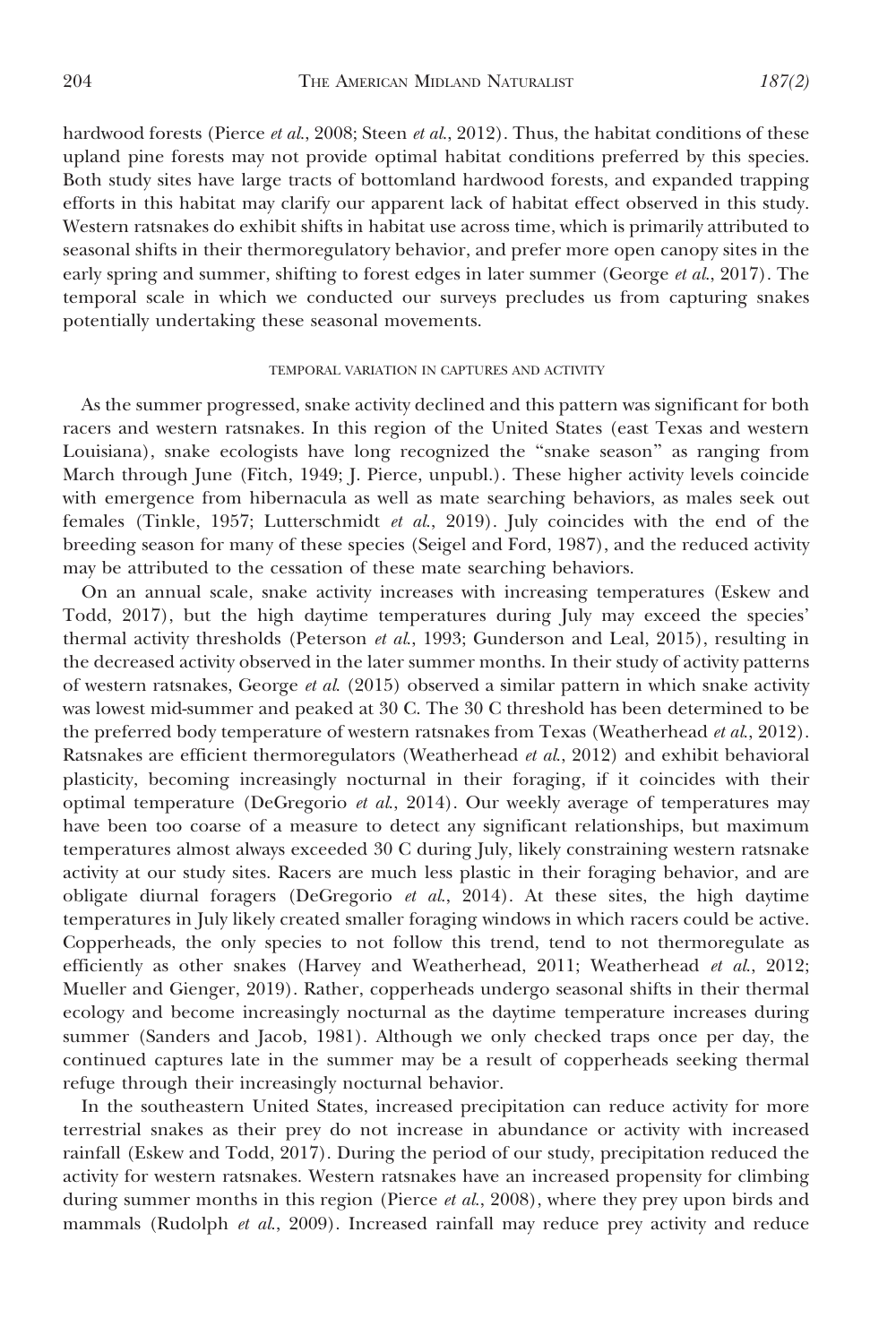foraging success by obscuring the visual and chemical cues ratsnakes use to locate prey (Mullin and Cooper, 1998; Mullin and Cooper, 2000).

#### **CONCLUSIONS**

Our results suggest that capture and activity patterns of snakes are influenced by local environmental gradients. Forest management practices are altering local resources that, in turn, are underlying the observed variation in captures of species across these two sites. Future efforts could focus on more expansive trapping across multiple sites with more varied forest management regimes to provide a more nuanced pattern on how these species are responding to the emergent habitat and resource gradients. Further, whereas our study was conducted during the period that coincides with peak snake activity in this region (Fitch, 1949), snakes are still active across much of the year (Ford et al., 1991; Johnson et al., 2007; Pierce et al., 2008). Expanding the length of the survey period would provide insights as to how species' activity correlates with the resources, such as prey or thermal gradients, that exhibit strong variation in their availability at larger temporal scales.

Both spatial factors, such as forest type, and temporal factors, such as rainfall, can affect the captures and activity patterns of snakes, depending on the species. Specifically, we captured significantly more copperheads and ribbonsnakes in the forest subjected to infrequent thinning and burning, and significantly more racers at the forest subjected to frequent thinning and burning. We also observed intra-seasonal declines in activity for racers and western ratsnakes as summer progressed. At an even smaller temporal scale, western ratsnake activity was negatively correlated with rainfall. Although these species are widespread, the patterns observed in our study appear to reflect their preferred habitats and optimal resources in specific parts of their range. Future efforts that test the proposed causal mechanisms in the context of the physiological constraints and resource demands of these species (Sears et al., 2011; Perkins et al., 2020) would not only provide support for the mechanisms driving this variation, but can also be used to inform conservation efforts (Shoemaker et al., 2009). Altogether, these results provide insights into how snake populations may shift in response to land-use practices and environmental factors and can be used to inform monitoring efforts of these elusive species.

Acknowledgments.—We extend our gratitude to the people that assisted with various aspects of this project including C. K. Adams, J. M. Arnett, J. Childress, D. Guidry, J. Koenig, K. L. Jobe, C. G. Montaña, J. B. Pierce, N. C. Schiwitz, D. W. Thompson, and K. J. Ward. We thank the U.S. Forest Service's Southern Research Station for permission to conduct research on USFS lands and S. Jack, W. Rosser, and R. Sanders of the T. L. L. Temple Foundation for site access. We also thank R. Antoniazzi, T. Joaqui, and C.G. Montaña for their constructive comments on the manuscript and J. Swanson for creating the map. Funding was provided by the U.S. Forest Service, SFASU's Faculty Research and Creative Activity Grant, and the U.S. Department of Agriculture's National Institute of Food and Agriculture McIntire– Stennis grant program. This research was conducted under Stephen F. Austin State University's IACUC #2018-006 and Scientific Research Permit No. SPR-0519-087.

## LITERATURE CITED

ADAMS, C. S. 2021. Food-web and functional trait community structure of predator assemblages in pine forests under different management regimes. Unpublished M.S. Thesis. Stephen F. Austin State University.

<sup>———.,</sup> D. SAENZ, K. R. KIDD, AND C. M. SCHALK. 2022. Disparate patterns of taxonomic and functional predator diversity under different forest management regimes. Ecol. Indic., 136:108591.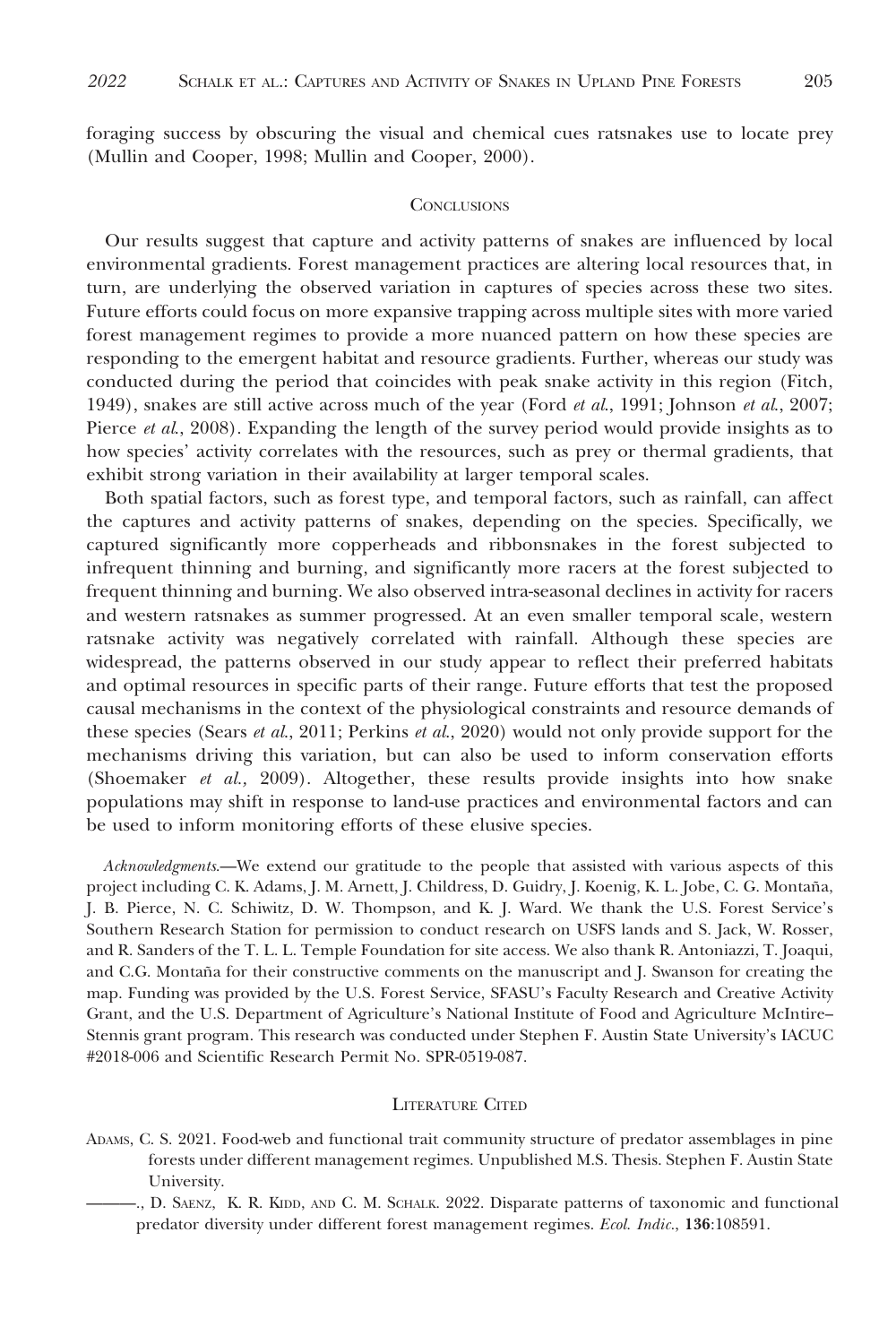- BOWMAN, D. M. AND S. LEGGE. 2016. Pyrodiversity—why managing fire in food webs is relevant to restoration ecology. Restor. Ecol., 24:848–853.
- BROWN, G. P. AND R. SHINE. 2002. Influence of weather conditions on activity of tropical snakes. Aust. Ecol., 27:596–605.
- BURGDORF, S. J., D. C. RUDOLPH, R. N. CONNER, D. SAENZ, AND R. R. SCHAEFER. 2005. A successful trap design for capturing large terrestrial snakes. Herpetol. Rev., 36:421–424.
- CARFAGNO, G. L. AND P. J. WEATHERHEAD. 2006. Intraspecific and interspecific variation in use of forestedge habitat by snakes. Can. J. Zool., 84:1440–1452.
- CLARK JR., D. R. 1974. The western ribbon snake (Thamnophis proximus): ecology of a Texas population. Herpetologica, 30:372–379.
- CORDIER, J. M., R. AGUILAR, J. N. LESCANO, G. C. LEYNAUD, A. BONINO, D. MILOCH, R. LOYOLA, AND J. NORI. 2021. A global assessment of amphibian and reptile responses to land-use changes. Biol. Conserv., 253:108863.
- CROMER, R. B., J. D. LANHAM, AND H. H. HANLIN. 2002. Herpetofaunal response to gap and skidder-rut wetland creation in a southern bottomland hardwood forest. For. Sci., 48:407-413.
- DEGREGORIO, B. A., J. H. SPERRY, D. P. VALENTE, AND P. J. WEATHERHEAD. 2014. Facultative nocturnal behaviour in snakes: experimental examination of why and how with Ratsnakes (Elaphe obsoleta) and Racers (Coluber constrictor). Can. J. Zool., 92:229–237.
- DIMAURO, D. AND M. L. HUNTER JR. 2002. Reproduction of amphibians in natural and anthropogenic temporary pools in managed forests. For. Sci., 48:397–406.
- DIX, M. W. 1968. Snake food preference: innate intraspecific geographic variation. Science, 159:1478-1479.
- DOHERTY, T. S., S. BALOUCH, K. BELL, T. J. BURNS, A. FELDMAN, C. FIST, T. F. GARVEY, T. S. JESSOP, AND D. A. DRISCOLL. 2020. Reptile responses to anthropogenic habitat modification: a global meta-analysis. Glob. Ecol. Biogeogr., 29:1265–1279.
- DURSO, A. M., J. D. WILLSON, AND C. T. WINNE. 2011. Needles in haystacks: estimating detection probability and occupancy of rare and cryptic snakes. Biol. Conserv., 144:1508–1515.
- EARL, J. E., E. B. HARPER, D. J. HOCKING, M. S. OSBOURN, T. A. RITTENHOUSE, M. GLENNIE, AND R. D. SEMLITSCH. 2017. Relative importance of timber harvest and habitat for reptiles in experimental forestry plots. For. Ecol. Manag., 402:21–28.
- ESKEW, E. A. AND B. D. TODD. 2017. Too cold, too wet, too bright, or just right? Environmental predictors of snake movement and activity. Copeia, 105:584–591.
- FITCH, H. S. 1949. Road counts of snakes in western Louisiana. Herpetologica, 5:87–90.
- -. 1960. Autoecology of the copperhead. Univ. Kans. Publ. Mus. Nat. Hist., 13:85-288.
- ———. 1963. Natural history of the racer Coluber constrictor. Univ. Kans. Publ. Mus. Nat. Hist., 15:351–468.
- FLAHERTY, J. P. AND C. M. GIENGER. 2020. Habitat selection and movement patterns of copperheads (Agkistrodon contortrix) in fire-altered landscapes. Herpetol. Conserv. Biol., 15:150–159.
- FORD, N. B., V. A. COBB, AND J. STOUT. 1991. Species diversity and seasonal abundance of snakes in a mixed pine-hardwood forest of eastern Texas. Southwest Nat., 36:171–177.
- FOX T. R., E. J. JOKELA, AND H. L. ALLEN. 2007. The development of pine plantation silviculture in the southern United States. J. For., 105:337–347.
- GEORGE, A. D., F. R. THOMPSON, AND J. FAABORG. 2015. Isolating weather effects from seasonal activity patterns of a temperate North American Colubrid. Oecologia, 178:1251–1259.
- GEORGE, A. D., G. M. CONNETTE, F. R. THOMPSON, AND J. FAABORG. 2017. Resource selection by an ectothermic predator in a dynamic thermal landscape. Ecol. Evol., 7:9557–9566.
- GIBBONS, J. W. AND R. D. SEMLITSCH. 1987. Activity patterns, pp. 396–421. In: R. A. Seigel, J. T. Collins, and S. S. Novak (eds.). Snakes: ecology and evolutionary biology. Macmillan, New York, New York, U.S.A.
- GLOYD, H. K. AND R. CONANT. 1990. Snakes of the Agkistrodon complex: a monographic review. Society for the Study of Amphibians and Reptiles, Athens, Ohio.
- GUNDERSON, A. R. AND M. LEAL. 2015. Patterns of thermal constraint on ectotherm activity. Am. Nat., 185:653–664.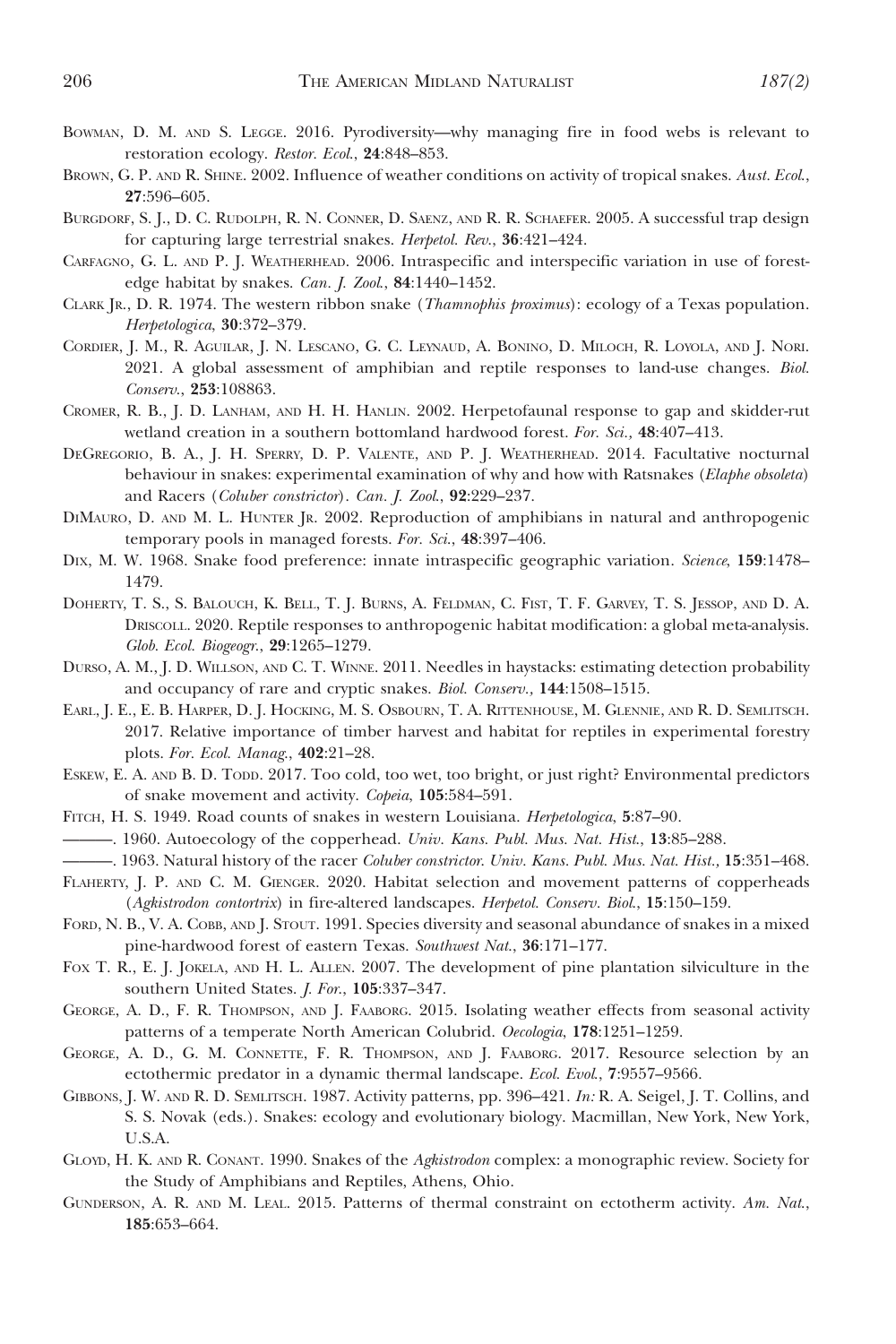- HALSTEAD, B. J., H. R. MUSHINSKY, AND E. D. MCCOY. 2008. Sympatric Masticophis flagellum and Coluber constrictor select vertebrate prey at different levels of taxonomy. Copeia, 2008:897-908.
- HAMPTON, P. M. 2008. Prey items of the western ribbon snake, Thamnophis proximus. Southwest Nat., 53:115–118.
- HARVEY, D. S. AND P. J. WEATHERHEAD. 2011. Thermal ecology of massasauga rattlesnakes (Sistrurus catenatus) near their northern range limit. Can. J. Zool., 89:60–68.
- HOWEY, C. A., M. B. DICKINSON, AND W. M. ROOSENBURG. 2016. Effects of a landscape disturbance on the habitat use and behavior of the black racer. Copeia, 104:853–863.
- HOWZE, J. M., AND L. L. SMITH. 2021. The influence of prescribed fire on site selection in snakes in the longleaf pine ecosystem. For. Ecol. Manag., 481:118703.
- JOHNSON, R. W., R. R. FLEET, M. B. KECK, AND D. C. RUDOLPH. 2007. Spatial ecology of the Coachwhip, Masticophis flagellum (Squamata: Colubridae), in eastern Texas. Southeast. Nat., 6:111-124.
- KILPATRICK, E. S., T. A. WALDROP, J. D. LANHAM, C. H. GREENBERG, AND T. H. CONTRERAS. 2010. Short-term effects of fuel reduction treatments on herpetofauna from the southeastern United States. For. Sci., 56:122–130.
- LAGESSE, L. A. AND N. B. FORD. 1996. Ontogenetic variation in the diet of the southern copperhead, Agkistrodon contortrix, in northeastern Texas. Texas J. Sci., 48:48–54.
- LORCH, J. M., S. KNOWLES, J. S. LANKTON, K. MICHELL, J. L. EDWARDS, J. M. KAPFER, R. A. STAFFEN, E. R. WILD, K. Z. SCHMIDT, A. E. BALLMANN, D. BLODGETT, T. M. FARRELL, B. M. GLORIOSO, L. A. LAST, S. J. PRICE, K. L. SCHULER, C. E. SMITH, J. F. X. WELLEHAN JR. AND D. S. BLEHERT. 2016. Snake fungal disease: an emerging threat to wild snakes. Philos. Trans. R. Soc. B., 371:20150457.
- LUHRING, T. M., G. M. CONNETTE, AND C. M. SCHALK. 2016. Trap characteristics and specie morphology explain size-biased sampling of two salamander species. Amphib. Reptil., 37:79–89.
- LUTTERSCHMIDT, W. I., J. M. WEIDLER, AND C. M. SCHALK. 2019. Hot moments and hot spots in the bayou: spatiotemporal patterns of road occurrence in a snake assemblage in Louisiana, USA. Herpetol. Conserv. Biol., 15:533–545.
- MATICH, P. AND C. M. SCHALK. 2019. Move it or lose it: interspecific variation in risk response of pondbreeding anurans. Peer.J., 7:e6956.
- MORI, A. S., K. P. LERTZMAN, AND L. GUSTAFSSON. 2017. Biodiversity and ecosystem services in forest ecosystems: a research agenda for applied forest ecology. J. Appl. Ecol., 54:12–27.
- MUELLER, A. AND C. M. GIENGER. 2019. Comparative thermal ecology of copperheads (Agkistrodon contortrix) and cottonmouths (Agkistrodon piscivorus). J. Therm. Biol., 79:73–80.
- MULLIN, S. J. AND R. J. COOPER. 1998. The foraging ecology of the gray rat snake (Elaphe obsoleta spiloides) visual stimuli facilitate location of arboreal prey. Am. Midl. Nat., 140:397–401.
- AND ———. 2000. The foraging ecology of the gray rat snake (Elaphe obsoleta spiloides). II. Influence of habitat structural complexity when searching for arboreal avian prey. Amphib. Reptil., 21:211–222.
- NOVAK, M. V., D. P. CRANE, L. BELL, L. KEINER, C. R. GATTO, C. T. MCNABB, AND S. L. PARKER. 2020. Spatial ecology of eastern copperheads in fragmented and unfragmented habitats. *J. Herpetol.*, 54:97-106.
- PARKER, W. S. AND M.V. PLUMMER. 1987. Population ecology, pp. 253–301. In: R. A. Seigel, J. T. Collins, and S. S. Novak (eds.). Snakes: ecology and evolutionary biology. Macmillan, New York, New York, U.S.A.
- PERKINS, M. W., C. S. CLOYED, AND P. K. EASON. 2020. Intraspecific dietary variation in niche partitioning within a community of ecologically similar snakes. Evol. Ecol., 34:1017-1035.
- PETERSON, C.R., A. R. GIBSON, AND M.E. DORCAS. 1993. Snake thermal ecology: the causes and consequences of body temperature variation, pp. 241–314. In: Seigel, R.A., and J. T. Collins (eds.). Snakes: ecology and behavior. McGraw-Hill, New York, U.S.A.
- PIANKA, E. R. 1994. Evolutionary ecology. Harper Collins, 486 p.
- PIERCE, J. B., R. R. FLEET, L. MCBRAYER, AND D. C. RUDOLPH. 2008. Use of trees by the Texas ratsnake (Elaphe obsoleta) in eastern Texas. Southeast Nat., 7:359–366.
- PLUMMER, M. V. AND J. D. CONGDON. 1994. Radiotelemetric study of activity and movements of racers (Coluber constrictor) associated with a Carolina bay in South Carolina. Copeia, 1994:20–26.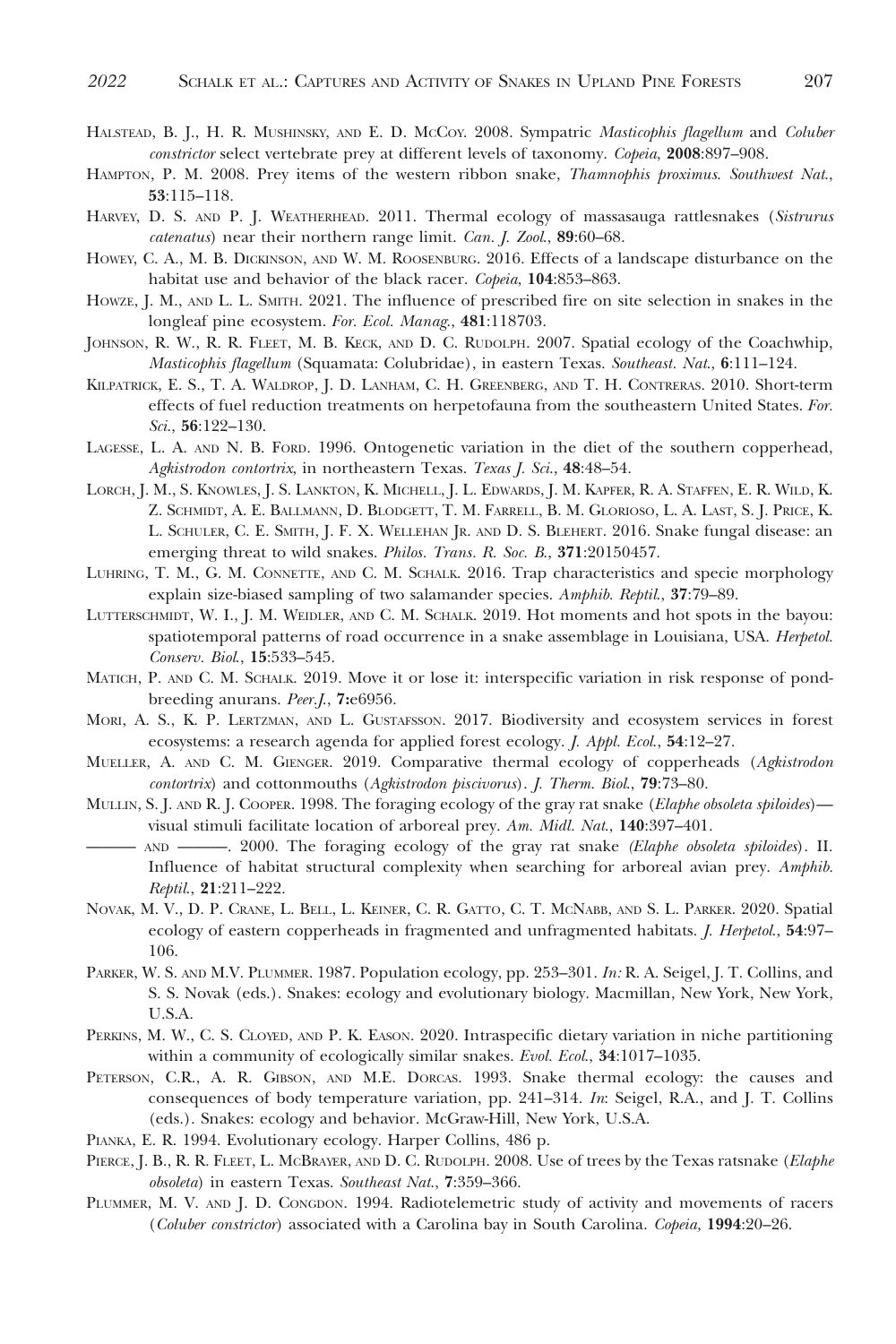- POWELL, R., R. CONANT, AND J. T. COLLINS. 2016. Peterson field guide to reptiles and amphibians of eastern and central North America. Houghton Mifflin Harcourt, U.S.A. 494 pp.
- READING, C. J., L. M. LUISELLI, G. C. AKANI, X. BONNET, G. AMORI, J. M. BALLOUARD,EFILIPPI, G. NAULLEAU, D. PEARSON, AND L. RUGIERO. 2010. Are snake populations in widespread decline? Biol. Lett., 6:777-780.
- RUDOLPH, D. C., R. R. SCHAEFER, J. B. PIERCE, D. SAENZ, AND R. N. CONNER. 2009. Texas ratsnake predation on southern flying squirrels in red-cockaded woodpecker cavities. Southeast Nat., 8:41–46.
- SANDERS, J. S. AND J. S. JACOB. 1981. Thermal ecology of the copperhead (Agkistrodon contortrix). Herpetologica, 37:264–270.
- SCHALK, C. M. AND D. SAENZ. 2016. Environmental drivers of anuran calling phenology in a seasonal Neotropical ecosystem. Aust. Ecol., 41:16–27.
- ———, T. TREES, J. B. PIERCE, AND D. C. RUDOLPH. 2018. Food habits of sympatric pitvipers from the West Gulf Coastal Plain, U.S.A. Herpetol. Rev., 49:1–5.
- SEARS, M. W., E. RASKIN, AND M. J. ANGILLETTA JR. 2011. The world is not flat: defining relevant thermal landscapes in the context of climate change. Integr. Comp. Biol., 51:666–675.
- SEIGEL, R. A. AND N. B. FORD. 1987. Reproductive ecology, pp. 210–252. In: R. A. Seigel, J. T. Collins, and S. S. Novak (eds.). Snakes: ecology and evolutionary biology. Macmillan, New York, New York, U.S.A.
- SHEWCHUK, C. H. AND J. D. AUSTIN. 2001. Food habits of the racer (Coluber constrictor mormon) in the northern part of its range. Herpetol. J., 11:151–156.
- SHOEMAKER, K. T., G. JOHNSON, AND K. A. PRIOR. 2009. Habitat manipulation as a viable conservation strategy, pp. 221–243. In: S. J. Mullin and R. A. Seigel (eds.). Snakes: ecology and conservation. Cornell University Press, Ithaca, U.S.A.
- SMITH, C. F., G. W. SCHUETT, R. L. EARLEY, AND K. SCHWENK. 2009. The spatial and reproductive ecology of the copperhead (Agkistrodon contortrix) at the northeastern extreme of its range. Herpetol. Monogr., 23:45–73.
- SOSA, R. AND C. M. SCHALK. 2016. Seasonal activity and species habitat guilds influence road-kill patterns of neotropical snakes. Trop. Conserv. Sci., 9:1940082916679662.
- STEEN, D. A. 2010. Snakes in the grass: secretive natural histories defy both conventional and progressive statistics. Herpetol. Conserv. Biol., 5:183–188.
- ———, C. J. MCCLURE, J. C. BROCK, D. C. RUDOLPH, J. B. PIERCE, J. R. LEE, W. J. HUMPHRIES, B. B. GREGORY, W. B. SUTTON, L. L. SMITH, D. L. BAXLEY, D. J. STEVENSON, AND C. GUYER. 2012. Landscape-level influences of terrestrial snake occupancy within the southeastern United States. Ecol. Appl., 22:1084–1097.
- STEEN, D. A., C. J. MCCLURE, J. C. BROCK, D. C. RUDOLPH, J. B. PIERCE, J. R. LEE, W. J. HUMPHRIES, B. B. GREGORY, W. B. SUTTON, L. L. SMITH, D. L. BAXLEY, D. J. STEVENSON, AND C. GUYER. 2014. Snake cooccurrence patterns are best explained by habitat and hypothesized effects of interspecific interactions. J. Anim. Ecol., 83:286–295.
- STOKES, M. E., C. S. DAVIS, AND G. G. KOCH. 2000. Categorical data analysis using the SAS System. SAS Institute Inc, Cary, NC.
- SUTTON, W. B., Y. WANG, C. J. SCHWEITZER, AND C. J. MCCLURE. 2017. Spatial ecology and multi-scale habitat selection of the Copperhead (Agkistrodon contortrix) in a managed forest landscape. For. Ecol. Manag., 391:469–481.
- TIMM, B. C., K. MCGARIGAL, AND B.W. COMPTON. 2007. Timing of large movement events of pond-breeding amphibians in western Massachusetts, U.S.A. Biol. Conserv., 136:442–454.
- TINKLE, D. W. 1957. Ecology, maturation and reproduction of Thamnophis sauritus proximus. Ecology, 38: 69–77.
- WEATHERHEAD, P. J., J. H. SPERRY, G. L. CARFAGNO, AND G. BLOUIN-DEMERS. 2012. Latitudinal variation in thermal ecology of North American ratsnakes and its implications for the effect of climate warming on snakes. J. Therm. Biol., 37:273–281.
- WEIDLER, J. M. AND W. I. LUTTERSCHMIDT. 2021. Nature or nurture: can prey-based diets influence speciesspecific physiological performance traits of epidermal lipid content and cutaneous water loss? Integr. Organism. Biol., 3:obaa043.